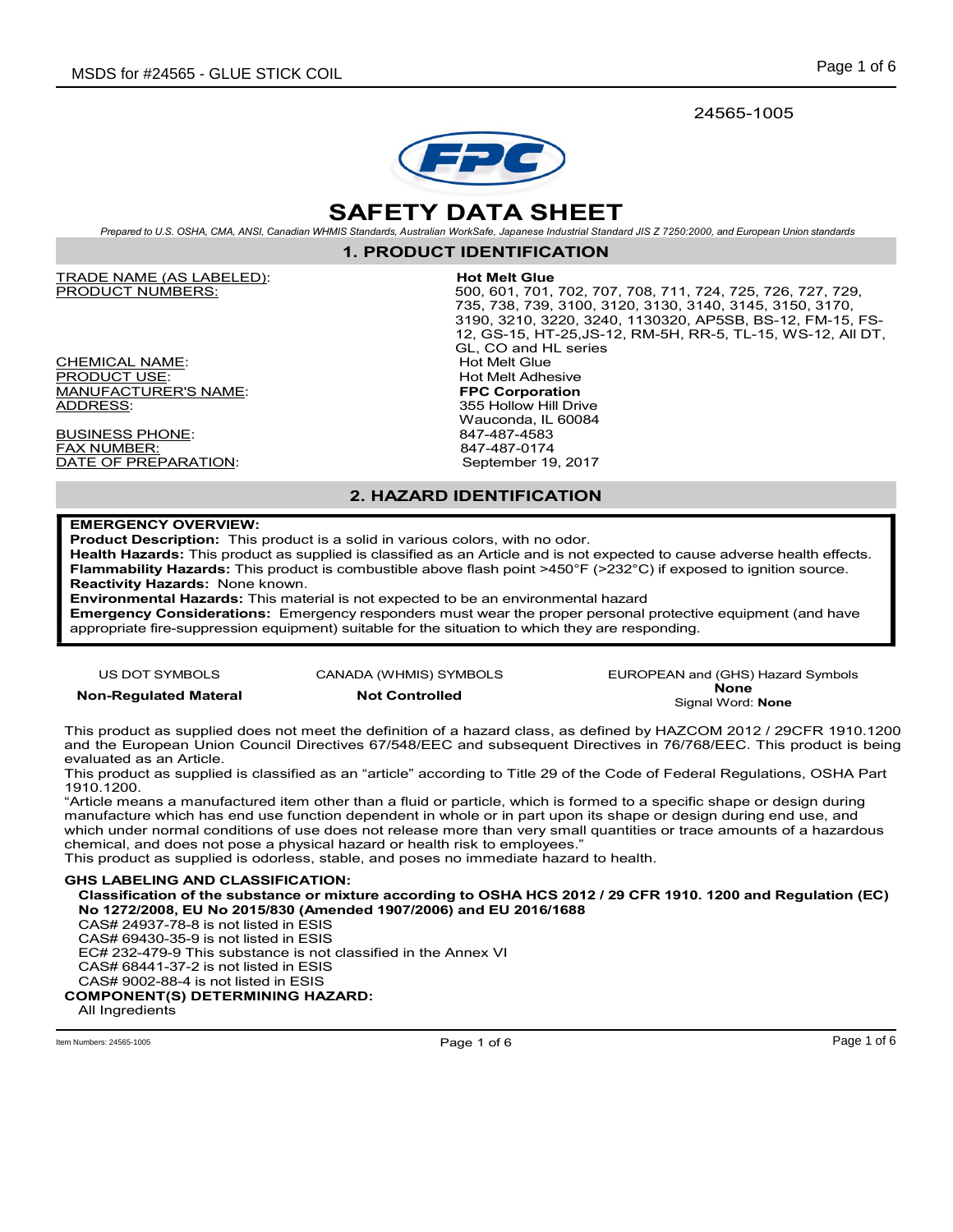

GHS Hazard Classification(s): Not Classified

None applicable and the None applicable None applicable

#### HEALTH HAZARDS OR RISKS FROM EXPOSURE:

Hazard Statement(s): Precautionary Statement(s):

ACUTE: This product as supplied is not expected to cause adverse health effects when used as intended. Ingestion of this product is not a likely route of entry. May cause gastrointestinal irritation if swallowed. Not expected to cause respiratory irritation.

CHRONIC: None known

**TARGET ORGANS:** ACUTE: None known **CHRONIC: None known** 

## 3. COMPOSITION and INFORMATION ON INGREDIENTS

| <b>Hazardous Ingredients:</b>                                                                                                                                                                                                 | CAS#       | <b>EINECS#</b>               | ICSC#      | WT <sub>%</sub> | <b>GHS CLASSIFICATION(S)</b> |
|-------------------------------------------------------------------------------------------------------------------------------------------------------------------------------------------------------------------------------|------------|------------------------------|------------|-----------------|------------------------------|
| Ethylene Vinyl Copolymer                                                                                                                                                                                                      | 24937-78-8 | Not Listed in<br><b>ESIS</b> | Not Listed | $55 - 75%$      | Not Classified               |
| Resin                                                                                                                                                                                                                         | 69430-35-9 | Not Listed in<br><b>ESIS</b> | Not Listed | $0 - 45%$       | Not Classified               |
| Resin acids and Rosin acids.<br>esters with pentaerythritol                                                                                                                                                                   | 8050-26-8  | 232-479-9                    | Not Listed | $0 - 45%$       | Not Classified               |
| Hydrocarbon resin                                                                                                                                                                                                             | 68441-37-2 | Not Listed in<br><b>ESIS</b> | Not Listed | $0 - 45%$       | Not Classified               |
| Polyethylene Wax                                                                                                                                                                                                              | 9002-88-4  | Not Listed in<br><b>ESIS</b> | Not Listed | $0 - 10\%$      | Not Classified               |
| Balance of other components. Each of the other components is present in less than 1 percent concentration (0.1% concentration for<br>potential carcinogens, reproductive toxins, respiratory tract sensitizers, and mutagens) |            |                              |            |                 |                              |

NOTE: This product has been classified in accordance with the hazard criteria of the CPR and the SDS contains all the information required by the CPR, EU Directives and the Japanese Industrial Standard JIS Z 7250: 2000. This material is classified as non-hazardous under OSHA regulations 29 CFR 1910.1200.

## 4. FIRST-AID MEASURES

Contaminated individuals of chemical exposure must be taken for medical attention if any adverse effect occurs. Rescuers should be taken for medical attention, if necessary. Take copy of label and MSDS to health professional with contaminated individual.

SKIN CONTACT: Exposure to non-molten product is not expected to cause adverse effects. Wash hands after handling. If hot molten product contacts skin, cool under running water. Do not remove solidified product. The contaminated individual should seek medical attention.

EYE CONTACT: Exposure to non-molten product is not expected to cause adverse effects. If hot product enters the eyes, flush with water for at least 15 minutes. Contaminated individual should seek medical attention immediately.

INHALATION: If breathing becomes difficult remove contaminated individual to fresh air. Seek medical attention if breathing difficulties continues.

**INGESTION:** Routine use of this product is not expected to cause any situation which could lead to ingestion. If this product is swallowed, CALL PHYSICIAN OR POISON CONTROL CENTER FOR MOST CURRENT INFORMATION.

If professional advice is not available, do not induce vomiting. Never induce vomiting or give diluents (milk or water) to someone who is *unconscious, having convulsions, or unable to swallow.* 

**MEDICAL CONDITIONS AGGRAVATED BY EXPOSURE:** None known.

**RECOMMENDATIONS TO PHYSICIANS:** Treat symptoms and eliminate overexposure.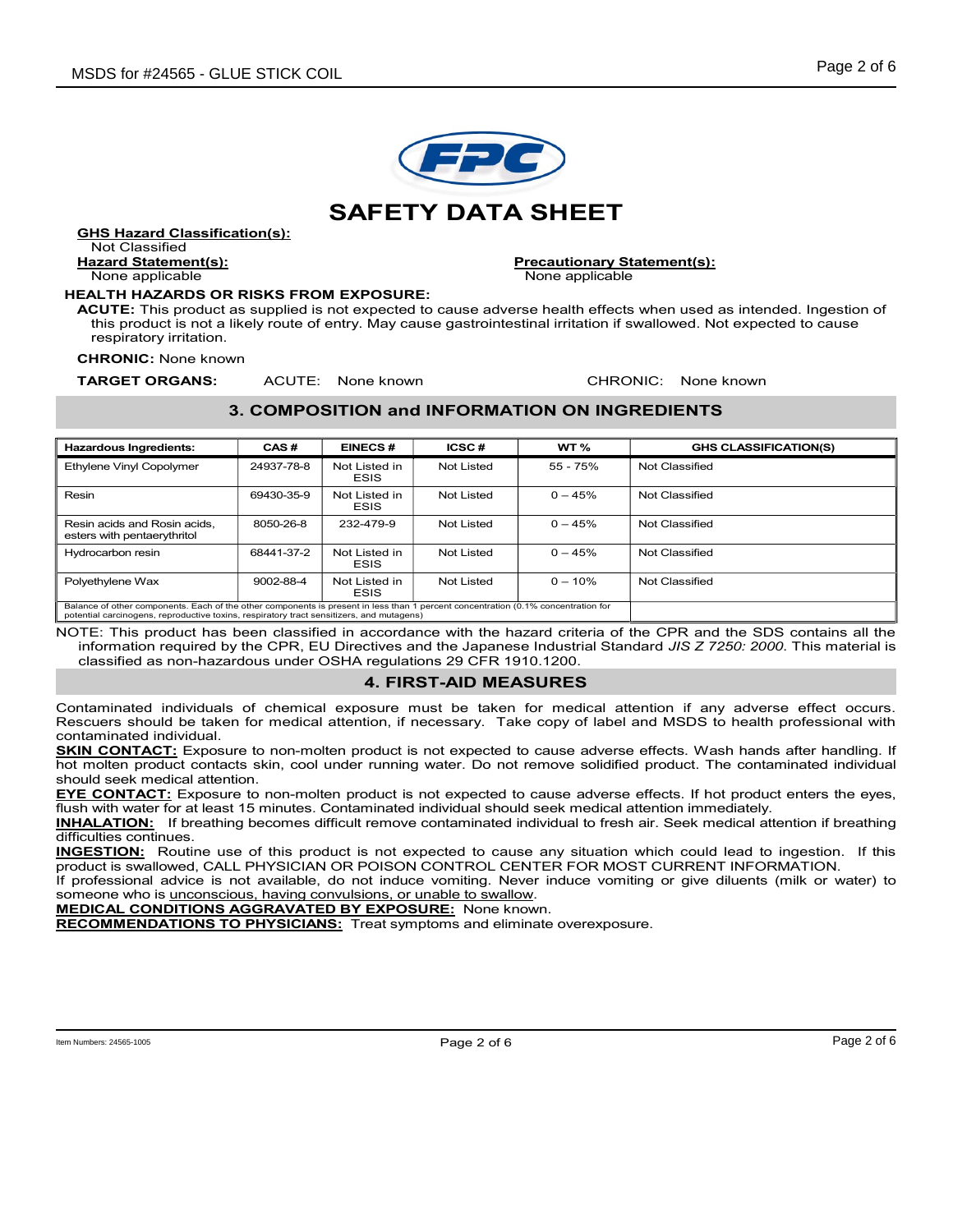



5. FIRE-FIGHTING MEASURES

FLASH POINT: >450ºF (>232ºC)

**AUTOIGNITION TEMPERATURE:** Not Established

FLAMMABLE LIMITS (in air by volume, %): Lower NA Upper NA

**FIRE EXTINGUISHING MATERIALS:** Use fire extinguishing materials appropriate for surrounding fire including water spray (for cooling), dry extinguishing media, carbon dioxide, foam. A solid stream of water may scatter molten product.

UNUSUAL FIRE AND EXPLOSION HAZARDS: This product has no unusual fire or explosion hazards. Do not use water on molten adhesive to avoid splattering and spreading the fire.

Explosion Sensitivity to Mechanical Impact: Not Sensitive

Explosion Sensitivity to Static Discharge: Not Sensitive

SPECIAL FIRE-FIGHTING PROCEDURES: Incipient fire responders should wear eye protection. Structural firefighters must wear Self-Contained Breathing Apparatus and full protective equipment. Isolate materials not yet involved in the fire and protect personnel. Move containers from fire area if this can be done without risk; otherwise, cool with carefully applied water spray. If possible, prevent runoff water from entering storm drains, bodies of water, or other environmentally sensitive areas.

## 6. ACCIDENTAL RELEASE MEASURES

**SPILL AND LEAK RESPONSE:** Collect and contain for salvage or disposal.

DISPOSAL: Dispose of in accordance with applicable Federal, State, and local procedures (see Section 13, Disposal Considerations).

### 7. HANDLING and STORAGE

WORK PRACTICES AND HYGIENE PRACTICES: Use good hygiene practices. **STORAGE AND HANDLING PRACTICES:** Store in a cool dry location. Protect from physical damage.

## 8. EXPOSURE CONTROLS - PERSONAL PROTECTION

VENTILATION AND ENGINEERING CONTROLS: Use with adequate ventilation to ensure exposure levels are maintained below the limits provided below. Use local exhaust ventilation, and process enclosure if necessary. EXPOSURE LIMITS/GUIDELINES:

| <b>Component Name</b>                                       | CAS#       | <b>ACGIH-TLV's</b> | <b>OSHA PEL's</b> | <b>NIOSH-TLV's</b> | <b>Other</b> |
|-------------------------------------------------------------|------------|--------------------|-------------------|--------------------|--------------|
| Ethylene Vinyl Copolymer                                    | 24937-78-8 | Not Listed         | Not Listed        | Not Listed         | None         |
| Resin                                                       | 69430-35-9 | Not Listed         | Not Listed        | Not Listed         | None         |
| Resin acids and Rosin acids.<br>esters with pentaerythritol | 8050-26-8  | Not Listed         | Not Listed        | Not Listed         | None         |
| Hydrocarbon resin                                           | 68441-37-2 | Not Listed         | Not Listed        | Not Listed         | None         |
| Polyethylene Wax                                            | 9002-88-4  | Not Listed         | Not Listed        | Not Listed         | None         |

Currently, International exposure limits are established for the components of this product. Please check with competent authority in each country for the most recent limits in place.

The following information on appropriate Personal Protective Equipment is provided to assist employers in complying with OSHA regulations found in 29 CFR Subpart I (beginning at 1910.132) or equivalent standard of Canada, or standards of EU member states (including EN 149 for respiratory PPE, and EN 166 for face/eye protection), and those of Japan. Please reference applicable regulations and standards for relevant details.

 $P$ age 3 of 6  $P$ age 3 of 6  $P$ age 3 of 6  $P$ age 3 of 6  $P$ age 3 of 6  $P$ age 3 of 6  $P$ age 3 of 6  $P$ 



Hazard Scale:  $0 =$  Minimal  $1 =$  Slight  $2$  = Moderate  $3$  = Serious  $4$  = Severe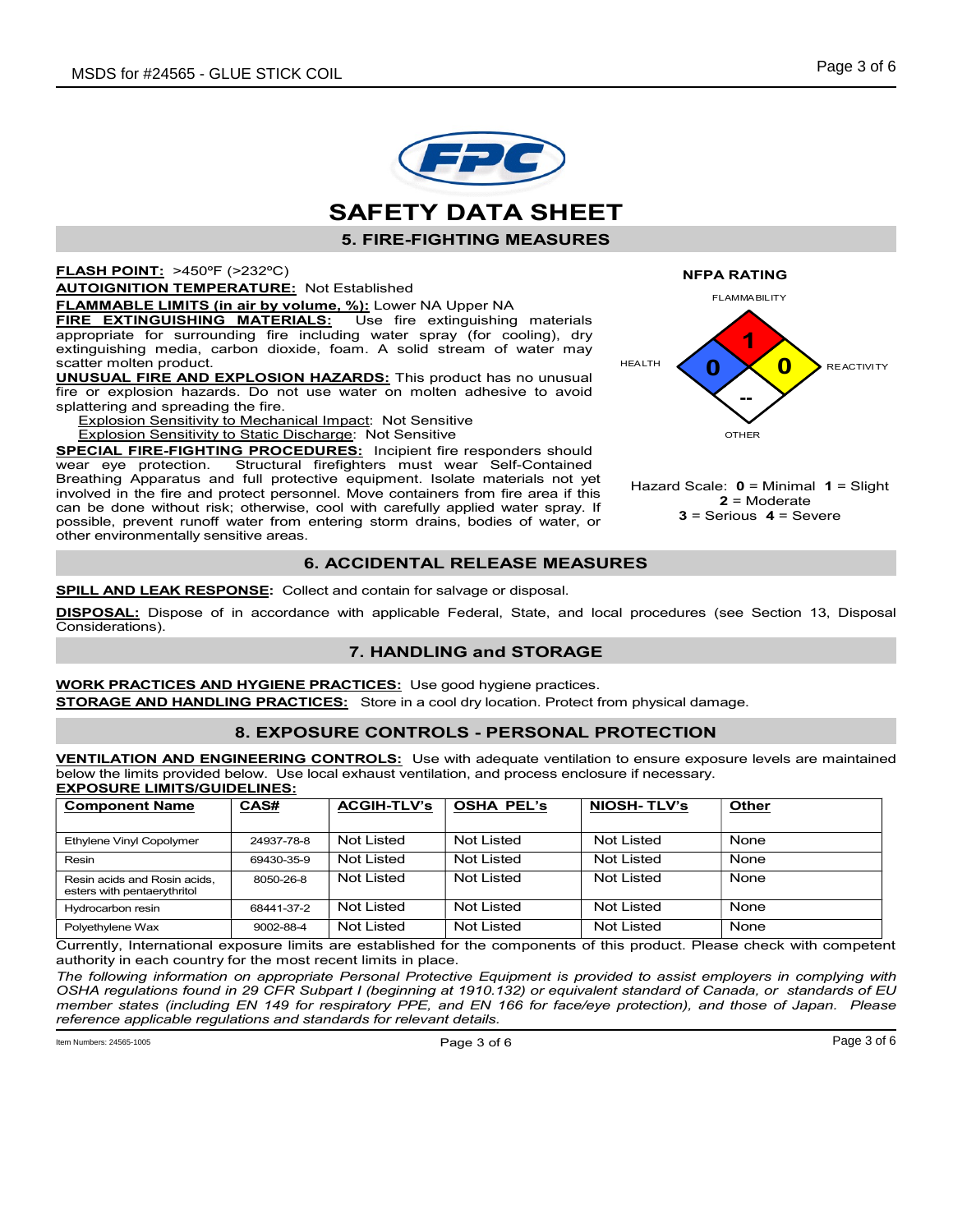

SAFETY DATA SHEET

RESPIRATORY PROTECTION: Not required for product as supplied. When thermal processing fumes are generated and ventilation is not sufficient to effectively remove them appropriate approved respiratory protection must be provided. Heated product will emit vapors and exposed workers may need to use a NIOSH approved, organic vapor canister type respirator. If necessary, use only respiratory protection authorized in the U.S. Federal OSHA Respiratory Protection Standard (29 CFR 1910.134), equivalent U.S. State standards, Canadian CSA Standard Z94.4-93, the European Standard EN149, or EU member states. Oxygen levels below 19.5% are considered IDLH by OSHA. In such atmospheres, use of a full-facepiece pressure/demand SCBA or a full facepiece, supplied air respirator with auxiliary self-contained air supply is required under U.S. Federal OSHA's Respiratory Protection Standard (1910.134-1998) or the regulations of various U.S. States, Canada, EU Member States, or those of Japan. Air-purifying respirators with dust/mist/fume filters are recommended if operations may produce mists or sprays from this product.

EYE PROTECTION: Not required for product as supplied. Wear chemical goggles, face shield if handling molten material. If necessary, refer to U.S. OSHA 29 CFR 1910.133, Canadian Standards, and the European Standard EN166, Australian Standards, or relevant Japanese Standards.

HAND PROTECTION: Not required for product as supplied. Wear thermal insulating gloves to protect from thermal burns. If necessary, refer to U.S. OSHA 29 CFR 1910.138, the European Standard DIN EN 374, the appropriate Standards of Canada, Australian Standards, or relevant Japanese Standards.

**BODY PROTECTION: Not required for product as supplied.** When thermal processing wear work clothing sufficient to prevent skin contact. If necessary, refer to appropriate Standards of Canada, or appropriate Standards of the EU, Australian Standards, or relevant Japanese Standards.

## 9. PHYSICAL and CHEMICAL PROPERTIES

SPECIFIC GRAVITY @ 20°C: 0.918 - 0.960 (water=1) SOLUBILITY IN WATER: Non soluble VAPOR PRESSURE, mm Hg @ 20°C (68°F): NA pH: NA ODOR THRESHOLD: No odor

SOFTENING POINT: 190°F (88°C) **EVAPORATION RATE (n-BuAc=1):** Not Applicable

APPEARANCE, ODOR and COLOR: This product is a solid in various colors, with no odor.

## 10. STABILITY and REACTIVITY

**STABILITY: Stable.** 

DECOMPOSITION PRODUCTS: Thermal degradation produces carbon monoxide, carbon dioxide and/or low molecular weight hydrocarbons.

MATERIALS WITH WHICH SUBSTANCE IS INCOMPATIBLE: The product may react to strong acids, bases and oxidizing agents.

POSSIBILITY OF HAZARDOUS REACTIONS: Will not occur.

CONDITIONS TO AVOID: Avoid excessive overheating. Do not add water or other volatile material to molten adhesive.

## 11. TOXICOLOGICAL INFORMATION

### TOXICITY DATA:

No LD50 Data Available for this product.

| Acute toxicity                    | Based on available data, the classification criteria are not met |
|-----------------------------------|------------------------------------------------------------------|
| Skin corrosion / irritation       | Based on available data, the classification criteria are not met |
| Serious eye damage / irritation   | Based on available data, the classification criteria are not met |
| Respiratory or skin sensitization | Based on available data, the classification criteria are not met |
| Germ cell mutagenicity            | Based on available data, the classification criteria are not met |
| Carcinogenicity                   | Based on available data, the classification criteria are not met |
| Reproductive toxicity             | Based on available data, the classification criteria are not met |
| STOT-single exposure              | Based on available data, the classification criteria are not met |
| STOT-repeated exposure            | Based on available data, the classification criteria are not met |
| Aspiration hazard                 | Based on available data, the classification criteria are not met |

**SUSPECTED CANCER AGENT:** The components of this product are not listed by agencies tracking the carcinogenic potential of chemical compounds as follows:

 $P$ age  $4$  of  $6$   $P$ age  $4$  of  $6$   $P$ age  $4$  of  $6$   $P$ age  $P$  of  $P$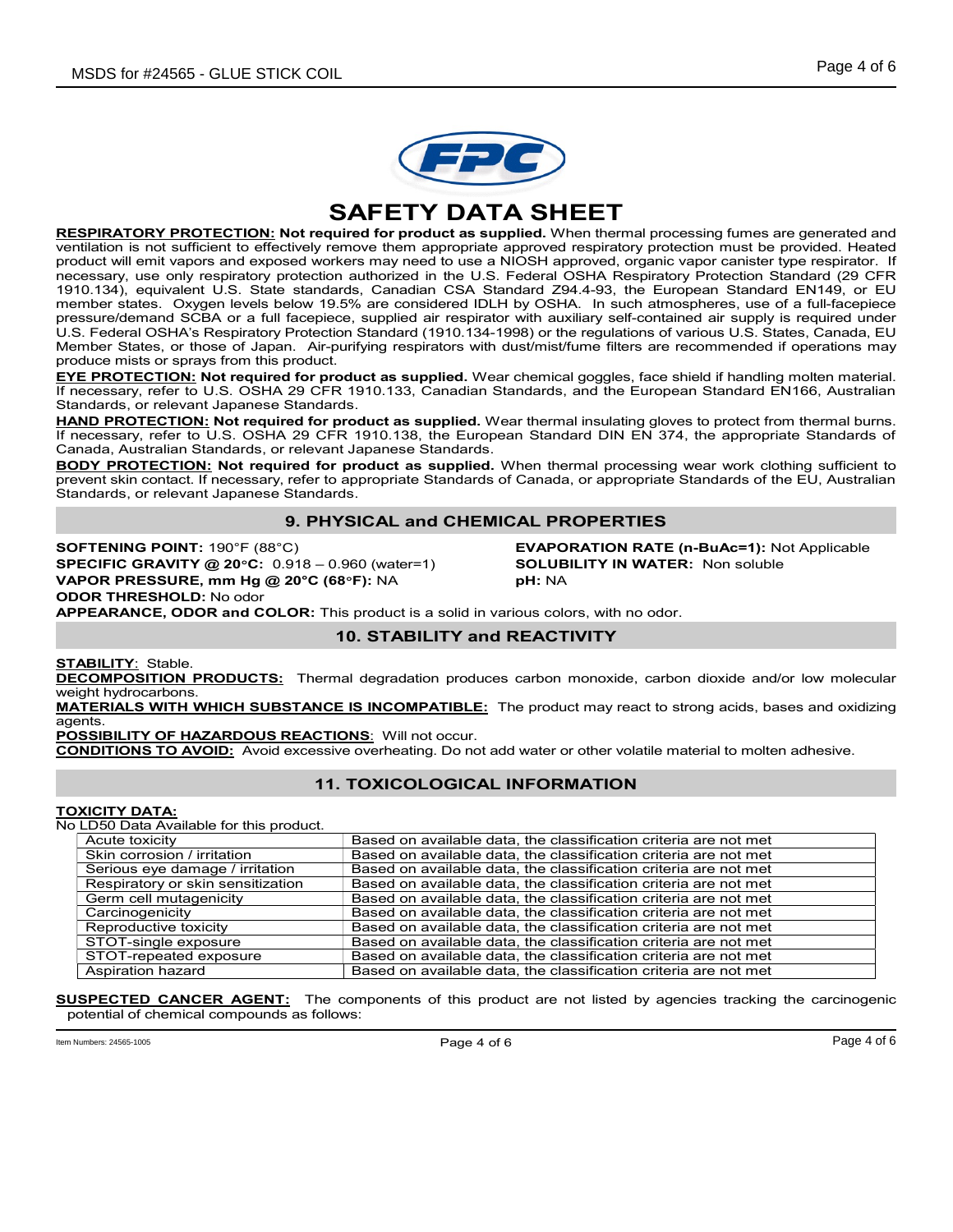

## SAFETY DATA SHEET

Carcinogenity NTP Regulated No IARC Regulated No<br>OSHA Regulated No **OSHA Regulated** 

**IRITANCY OF PRODUCT:** This product can cause skin and eye irritation.

SENSITIZATION TO THE PRODUCT: These products are not known to cause human skin or respiratory sensitization. REPRODUCTIVE TOXICITY INFORMATION: Listed below is information concerning the effects of this product and its components on the human reproductive system.

Mutagenicity: The components of this product are not reported to produce mutagenic effects in humans. Embryotoxicity: The components of this product are not reported to produce embryotoxic effects in humans. Teratogenicity: The components of this product are not reported to produce teratogenicity effects in humans. Reproductive Toxicity: The components of this product are not reported to produce reproductive effects in humans.

## 12. ECOLOGICAL INFORMATION

ALL WORK PRACTICES MUST BE AIMED AT ELIMINATING ENVIRONMENTAL CONTAMINATION.

**MOBILITY IN SOIL:** These products have not been tested for mobility in soil.<br>**PERSISTENCE/DEGRADABILITY:** These products have not been teste These products have not been tested for persistence or biodegradability. The components may slowly degrade in the environment and form a variety of organic and inorganic materials; however, no specific information is known.

**ENVIRONMENTAL STABILITY:** These products have not been tested for environmental stability.

BIOACCUMULATION/ACCUMULATION: These products have not been tested for bio-accumulation potential.

## 13. DISPOSAL CONSIDERATIONS

PREPARING WASTES FOR DISPOSAL: Waste disposal must be in accordance with appropriate U.S. Federal, State, and local regulations, those of Canada, Australia, EU Member States and Japan.

### 14. TRANSPORTATION INFORMATION

### US DOT, IATA, IMO, ADR:

U.S. DEPARTMENT OF TRANSPORTATION (DOT) SHIPPING REGULATIONS: This product is not classified as dangerous goods, per U.S. DOT regulations, under 49 CFR 172.101. Non-Regulated

TRANSPORT CANADA, TRANSPORTATION OF DANGEROUS GOODS REGULATIONS: These products are not classified as Dangerous Goods, per regulations of Transport Canada.

INTERNATIONAL AIR TRANSPORT ASSOCIATION (IATA): These products are not classified as Dangerous Goods, by rules of IATA:

INTERNATIONAL MARITIME ORGANIZATION (IMO) DESIGNATION: These products are not classified as Dangerous Goods by the International Maritime Organization.

EUROPEAN AGREEMENT CONCERNING THE INTERNATIONAL CARRIAGE OF DANGEROUS GOODS BY ROAD (ADR): These products are not classified by the United Nations Economic Commission for Europe to be dangerous goods

## 15. REGULATORY INFORMATION

### UNITED STATES REGULATIONS:

U.S. SARA REPORTING REQUIREMENTS: The components of these products are not subject to the reporting requirements of Sections 302, 304, and 313 of Title III of the Superfund Amendments and Reauthorization Act.

U.S. SARA THRESHOLD PLANNING QUANTITY: There are no specific Threshold Planning Quantities for any component of these products. The default Federal MSDS submission and inventory requirement filing threshold of 10,000 lb (4,540 kg) therefore applies, per 40 CFR 370.20.

### U.S. CERCLA REPORTABLE QUANTITY (RQ): None.

U.S. TSCA INVENTORY STATUS: The components of these products are listed in the TSCA Inventory.

IFORNIA SAFE DRINKING WATER AND TOXIC ENFORCEMENT ACT (PROPOSITION 65): This product does not contain any component above the 0.1% level which is listed as a California Proposition 65 chemical.

Item Numbers: 24565-1005 Page 5 of 6